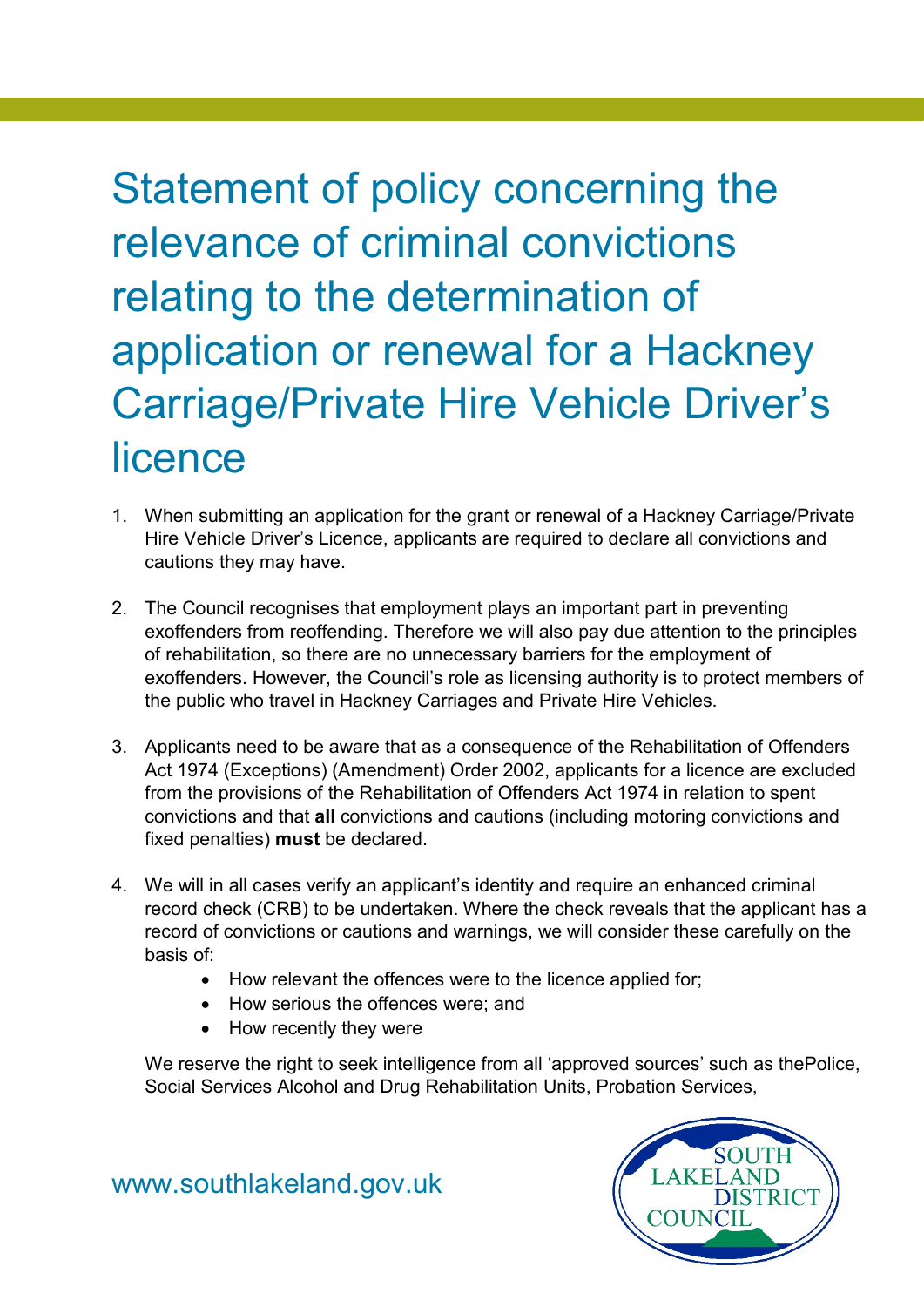Child Protection Agency, General Practitioners, etc

- 5. We will consider all convictions based upon the Council's guidelines. However we will pay special attention to criminal offences involving dishonesty, violence, drugs, alcohol, criminal damage and sexual offences, together with serious offences, connected with the driving of a motor vehicle.
- 6. Whilst a licence is in force, we shall receive updates from the Police and Courts, of new convictions and cautions for licence holders. This will allow us to decide whether action needs to be taken on the continuation of the licence. It is the responsibility of each licence holder to inform the Council of any conviction, caution or fixed penalty arising during the currency of the licence. A criminal record check is required on application, and thereafter every three years.
- 7. Any applicant refused a driver's licence on the ground that he/she is not a fit and proper person to hold such a licence has the right of appeal to a Magistrates' Court. Such appeal must be made within 21 days of being notified of the Council's decision.

# Guidelines relating to the relevance of convictions

#### Note:

For the purpose of these guidelines formal cautions and endorsable fixed penalties shall be treated as though they were convictions.

- A. General Arrangements for Determining an Application when a Criminal Conviction has to be taken into account.
- A.1 All convictions will be considered on merit, having regard to the Council's Statement of Policy and these guidelines relating to the Relevance of Criminal Convictions, and will be weighed against the need to protect the public.
- A.2 The application will be determined by the Licensing Section and if any conviction or caution, as laid down in the following relevant conviction guidance, is disclosed through either the application or the Criminal Records Bureau check, the application will be referred to the Licensing Sub-Committee.

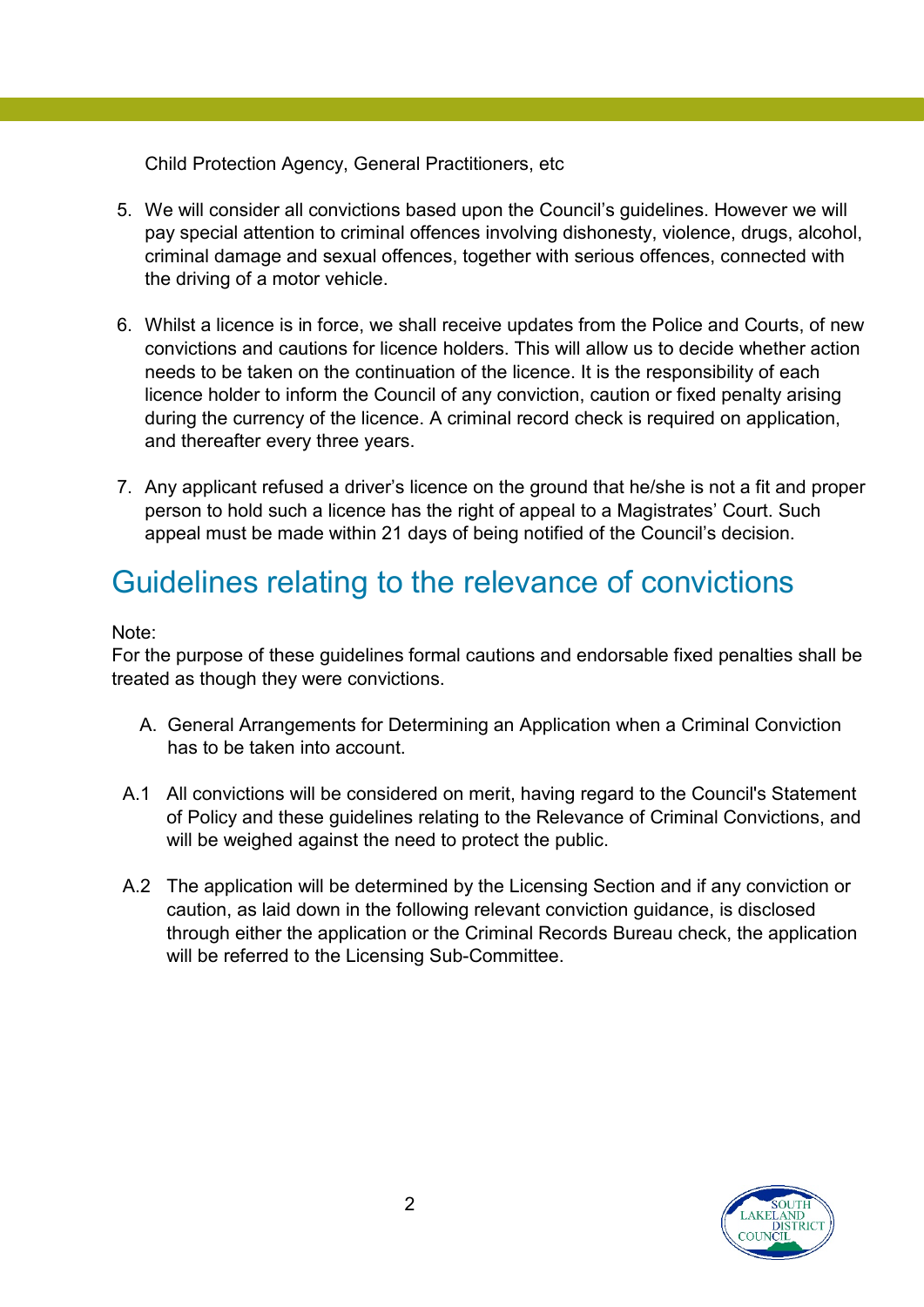## Specific Guidance on the Relevance of Convictions

- B.1.1 Traffic Offences
- B.1.2 Traffic Offences (Minor)
- B.1.2.1 Isolated convictions for minor traffic offences e.g. obstruction, waiting in a restricted street, speeding etc., should not normally prevent a person from being granted a licence.
- B.1.2.2 If an applicant has received more than six points within the last two years for speeding or other minor offences, the application will be considered by the Licensing Sub-Committee to determine his/her suitability.
- B.1.2.3 Convictions relating to minor driving offences committed when the applicant was driving a Hackney Carriage or Private Hire vehicle will be considered in a more serious light.

#### B.1.3 Traffic Offences (Major)

- B.1.3.1 More than one conviction for driving without due care and attention or similar offence etc., within the last two years will usually merit refusal and normally no further application will be entertained until a period of at least three years free from convictions has elapsed.
- B.1.3.2 A conviction for more serious motoring offences such as causing death by dangerous, careless driving or manslaughter will be treated more seriously and a longer period free of conviction (normally a period of between 5 and 10 years) will be required before an application is entertained.
- B.1.3.3 If an applicant has been disqualified from driving, a period of at least 12 months (after the restoration of the driving licence) should normally be required before an application is entertained.
- B.1.3.4 A conviction committed when the applicant was driving a Hackney Carriage or Private Hire Vehicle whilst engaged on licensed activities will be considered in a more serious light and a much longer period of rehabilitation will need to be demonstrated before a licence application will be entertained.

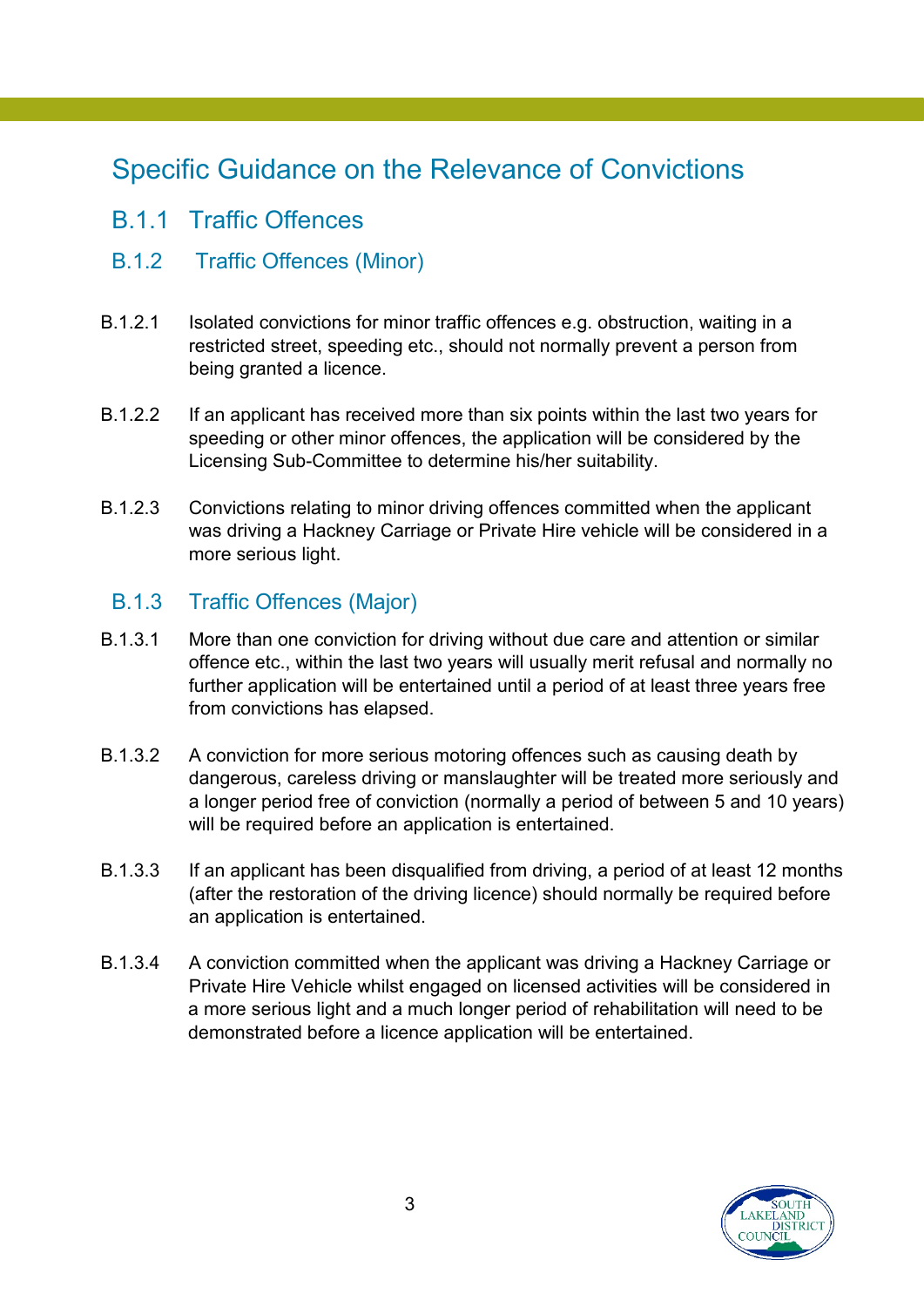## C Drunkenness and Drugs

#### C.1 With a Motor Vehicle

- C.1.1 A serious view will be taken of convictions of driving or being in charge of a vehicle under the influence of drink or drugs. A conviction for these offences will raise grave doubts as to the applicant's fitness to hold a licence. A period of 3 years (after restoration of the driving licence) would normally be required before a licence application is entertained.
- C.1.2 If there is any suggestion that the applicant is an alcoholic or has a drug problem, a medical examination with a doctor nominated by the Council will be arranged (the costs of which will be born by the applicant) before an application is entertained. If the applicant is found to be an alcoholic or a drug addict, normally a period of between 5 to 10 years will need to elapse after completion of treatment before a further licence application is entertained.
- C.1.3 Convictions for offences relating to alcohol or drug abuse commissioned when the applicant was driving a Hackney Carriage or Private Hire will be considered in a more serious light and a much longer period of rehabilitation will need to be demonstrated before a licence application will be entertained.
- C.1.4 In this instance confirmation may be sought from a doctor nominated by the Council that the rehabilitation programme has been effective.

### C.2 Not in a Motor Vehicle

C.2.1 An isolated conviction for drunkenness or drugs need not debar an applicant from gaining a licence, although further consideration of the application should be required having regard to the circumstances of the offence. However, a number of convictions would usually merit refusal and normally no further application will be entertained until a period of at least 3 years free from convictions has elapsed.

## D Indecency Offences

- D.1 As Hackney Carriage and Private Hire Vehicle drivers often carry unaccompanied passengers, applicants with convictions for sexual offences will normally be refused until they can show a substantial period free of such offences.
- D.2 Applications will be refused in cases where the applicant remains on the Sex Offenders Register.

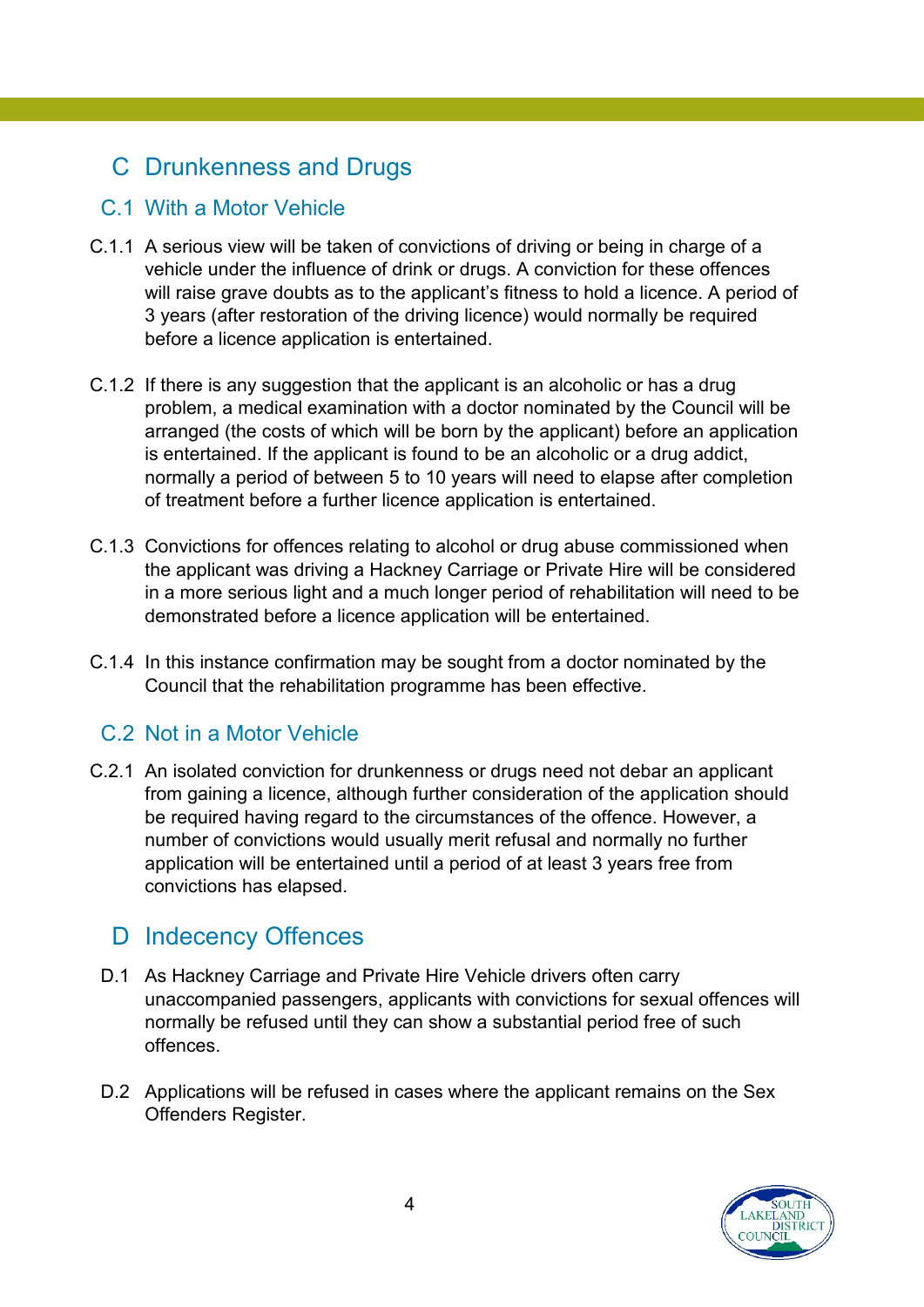D.3 A conviction relating to offences of indecency committed when the applicant was driving a Hackney Carriage or Private Hire Vehicle will be considered in a more serious light and a much longer period of rehabilitation will need to be demonstrated before a licence application will be entertained.

## E Violence and Abusive Behaviour

- E.1 As Hackney Carriage and Private Hire Vehicle drivers maintain close contact with the public, a firm line will be taken with applicants who have convictions for violent or abusive offences. This category includes public order offences and criminal damage.
- E.2 At least five years free of such convictions will normally be necessary before an application is entertained and even then a strict warning as to future conduct will be given.
- E.3 A conviction for an offence relating to violence committed when the applicant was driving a Hackney Carriage or Private Hire vehicle will be considered in a more serious light and a much longer period of rehabilitation will need to be demonstrated before a licence application will be entertained.

## F Dishonesty

- F.1 Hackney Carriage and Private Hire Vehicle drivers are expected to be persons of trust. The widespread practice of delivering unaccompanied property is indicative of the trust that business people place in drivers. Moreover, it is comparatively easy for a dishonest driver to defraud the public by demanding more than the legal fare, etc. Foreign visitors can be confused by the change in currency and become "fair game" for an unscrupulous driver.
- F.2 For these reasons a serious view will be taken of any conviction involving dishonesty. Normally, a period of three to five years free of conviction will be required before entertaining an application.
- F.3 A conviction for an offence relating to dishonesty committed when the applicant was driving a Hackney Carriage or Private Hire Vehicle will be considered in a more serious light and a much longer period of rehabilitation will need to be demonstrated before a licence application will be entertained.